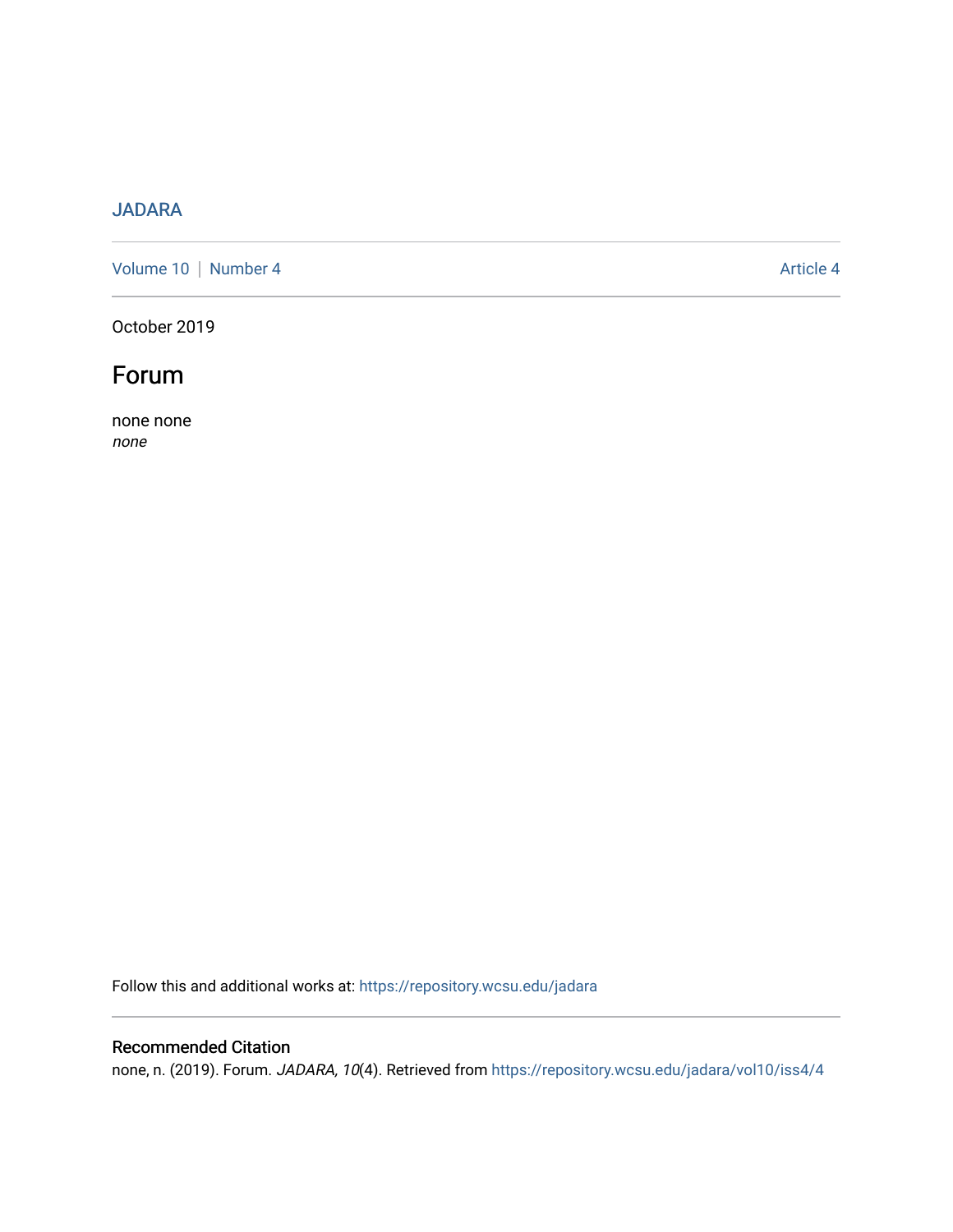none: Forum

## FORUM

Under the title, "The Deaf Individual in a Legal Setting," Michael Chatoffs article "Legal Interpreting: Some Issues," (JRD, 9:3: 22-24, January 1976) appeared in the New York Supplement, August 24, 1976, with the addition of a model bill. We are publishing that portion of Mr. Chatoffs work which is supplemental to his original article. It follows:

The following is a model bill to provide interpreters in criminal and civil proceedings in United States District Courts for hearing impaired defendants, parties, and witnesses. Much of the bill is derived from S. 565, a proposed Bilingual Courts Act, passed by the U.S. Senate on July 14, 1975.

## DEAF INDIVIDUALS AND THE LAW

#### Interpreters for the Hearing Impaired Act

### PROCEEDINGS INVOLVING HEARING IMPAIRED INDIVIDUALS

Sec. 2. (a) Chapter 119 of Title 28, United States Code, is amended by adding at the end thereof the following new section:

§ 1827. Proceedings involving the hearing impaired

 $(a)(1)$  In any criminal action, whenever the judge determines, on his own motion or on the motion of a party to the proceedings, that (A) the defendant, because of hearing impairment, does not speak or understand the English language with a facility sufficient for him to comprehend either the proceedings or the testimony, or (B) in the course of such proceedings, testimony may be presented by any person who because of hearing impair ment does not speak or understand the English language, the court in all further proceedings in that action, including arraignment, hearings, and trial, shall order that (1) the proceedings be conveyed to that party or witness in a language or other mode of commimication that he understands and (2) the testimony of that party or witness be interpreted into English for the court by an interpreter in accordance with the provisions of subsection (b) of this section.

(2) In any civil action, whenever the judge determines on his own motion or on the motion of a party to the proceedings, that (A) a party, because of hearing impairment, does not speak or understand the English language with a facility sufficient for him to comprehend either the proceedings or the testimony, or (B) in the course of the proceedings, testimony may be presented by any person who because of hearing impairment does not speak or understand the English language, in all further proceedings in that action, including hearings and trial, the court shall order that (1) the proceedings be conveyed to that party or witness in a language or other mode of communication that he understands and (2) the testimony of that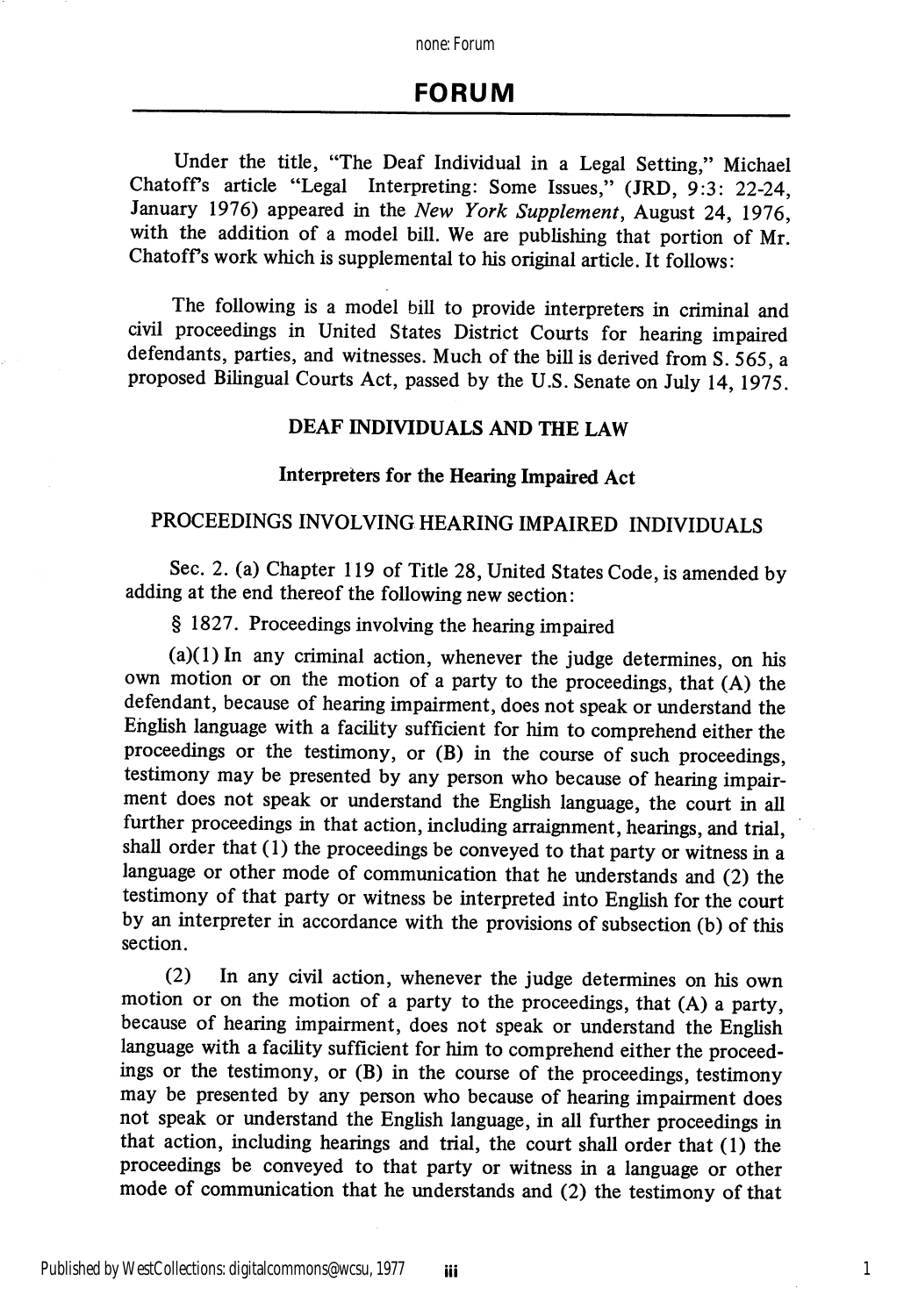party or witness be interpreted into English for the court by an interpreter in accordance with the provisions of subsection (b) of this section.

(3) In any criminal or civil action, the judge, on his own motion or on the motion of a party to the proceedings, may order all or any part of the testimony of the hearing impaired individual and the interpretation thereof to be electronically recorded (visually) for use in verification of the official transcript of the proceedings.

(4) The defendant in any criminal action, or a party in any civil action, who is entitled to an interpretation under this section, may waive the interpretation in whole or in part; the waiver must be expressly made by the defendant or party upon the record and approved by his attorney (if he be a defendant) and by the judge. An interpreter shall be used to explain the nature and effect of the waiver to the hearing impaired defendant or party.

(5) The term "judge" as used in this section shall include a United States magistrate, a hearing examiner, and a referee in bankruptcy.

(b)(1) The district court in each judicial district shall maintain on file in the office of the clerk of the court a list of all persons in that district who have been certified as interpreters for the hearing impaired by the Director of the Administrative Office of the United States Courts under section 604(a)(12) of this title.

(2) In any action where the services of an interpreter are required to be utilized imder this section, the court shall obtain the services of a certified interpreter from within that judicial district, except that, where there are no certified interpreters in that judicial district, the court, with the assistance of the Administrative Office of the United States Courts, shall determine the availability of and utilize the services of certified interpreters from a nearby district. When no certified interpreter is available from a nearby district, the court shall obtain the services of an otherwise competent interpreter. If the interpreter appointed by the court is unable to communicate effectively with the defendant, party, or witness, as the case may be, the court shall dismiss such interpreter and appoint another interpreter.

(c) The analysis of chapter 118 of title 28, United States Code, is amended by adding at the end thereof the following new item:

§ 1827. Proceedings involving the hearing impaired

## FACILITIES AND PERSONNEL FOR PROCEEDINGS INVOLVING THE HEARING IMPAIRED

Sec. 3. Section 604(a) of title 28, United States Code, is amended—

(1) by redesignating paragraph (12) as paragraph (13); and

(2) by inserting immediately below paragraph (11) the following new paragraph: